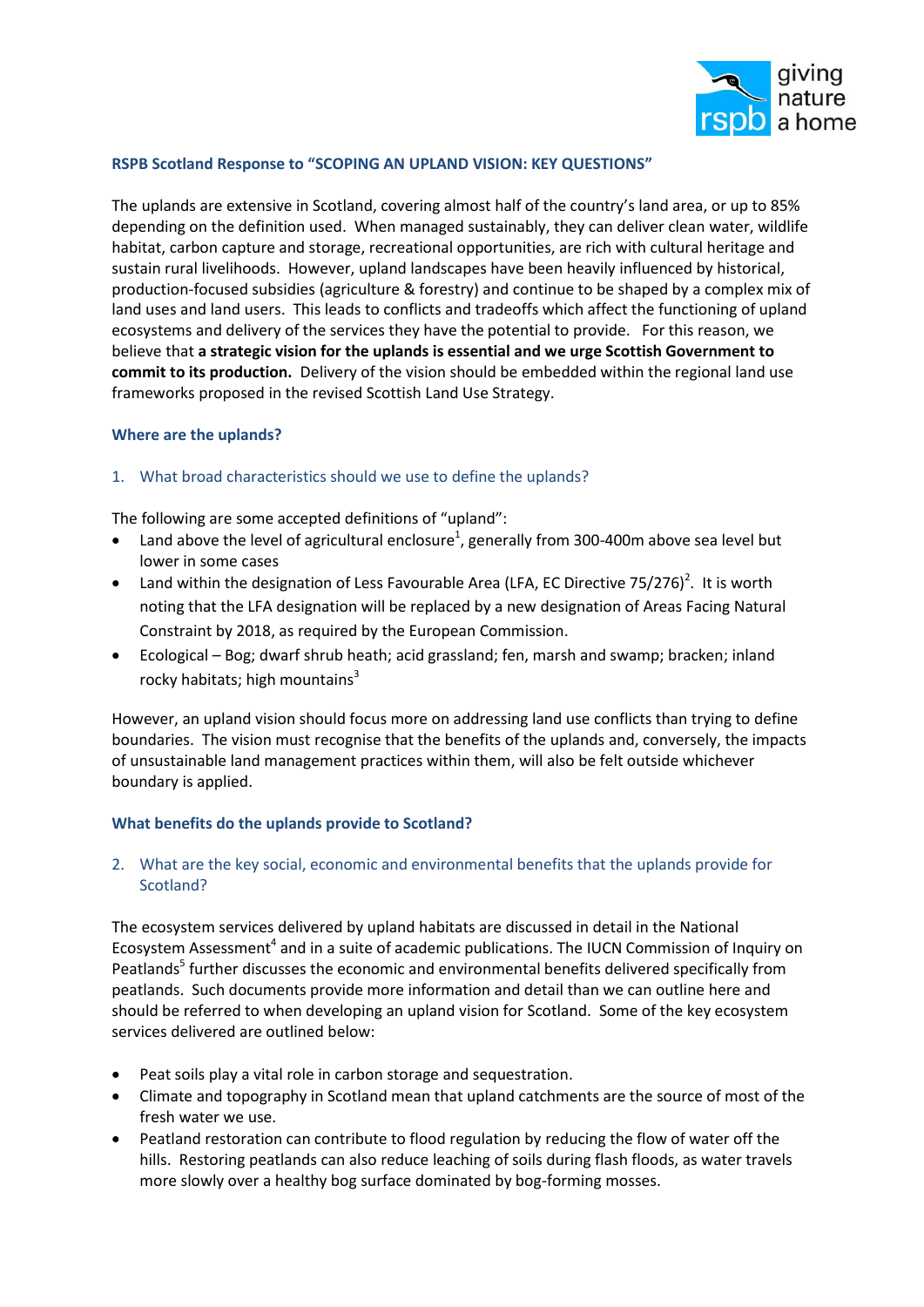- Uplands provide health and wellbeing benefits through cultural links and recreational opportunities.
- Scotland's iconic upland landscapes attract visitors which contribute to the tourism economy: nature-based tourism in Scotland is worth £1.4 billion per year and supports 39,000 jobs
- Upland native woodlands have significant biodiversity value, store carbon and can help alleviate flooding by stabilising sediment and slowing flows.
- Upland forestry plantations provide timber.
- Uplands provide food and an important income source for rural communities, in the form of livestock, game and fish.
- Uplands provide habitat and food for a range of priority species.
- 3. How can upland land use help to prevent or reduce the impacts of climate change?

When managed effectively, upland habitats can contribute to climate mitigation and adaptation. Intact peatlands are the single largest carbon store in the UK, storing some 5 billion tonnes of carbon. Scotland alone holds 2.7 billion tonnes in peat and other soils, with 1 billion stored in blanket bog<sup>6</sup>. However, 80% of them are degraded in some way<sup>7</sup>. Upland peatlands designated as Sites of Special Scientific Interest or Special Conservation Areas fair better; 64.4% are in favourable conservation status and a further 14% are unfavourable recovering. However, even these sites are affected by pressures such as overgrazing, burning and trampling<sup>8</sup>. Damaged peatlands have less ability to capture and retain stored carbon; they also release carbon into the air and water. Therefore, peatland restoration both increases up-take of carbon from the atmosphere and stops it being released from the soil, with a net long-term cooling effect on the climate<sup>9</sup>.

# **What should an upland vision include?**

4. A strategic vision could inform decisions about the balance between different land uses in different parts of the uplands. What are the key choices that an upland vision should address, and why?

Uplands deliver a wide range of ecosystem services. However, there are also multiple uses and multiple users so conflicts and tradeoffs are inevitable. In many cases, land is managed with a single interest, often for private benefit, and a lack of strategic direction for upland management means that one land use can directly and negatively impact another. Some incredibly contentious conflicts need to be addressed, examples of which are detailed in Table 1.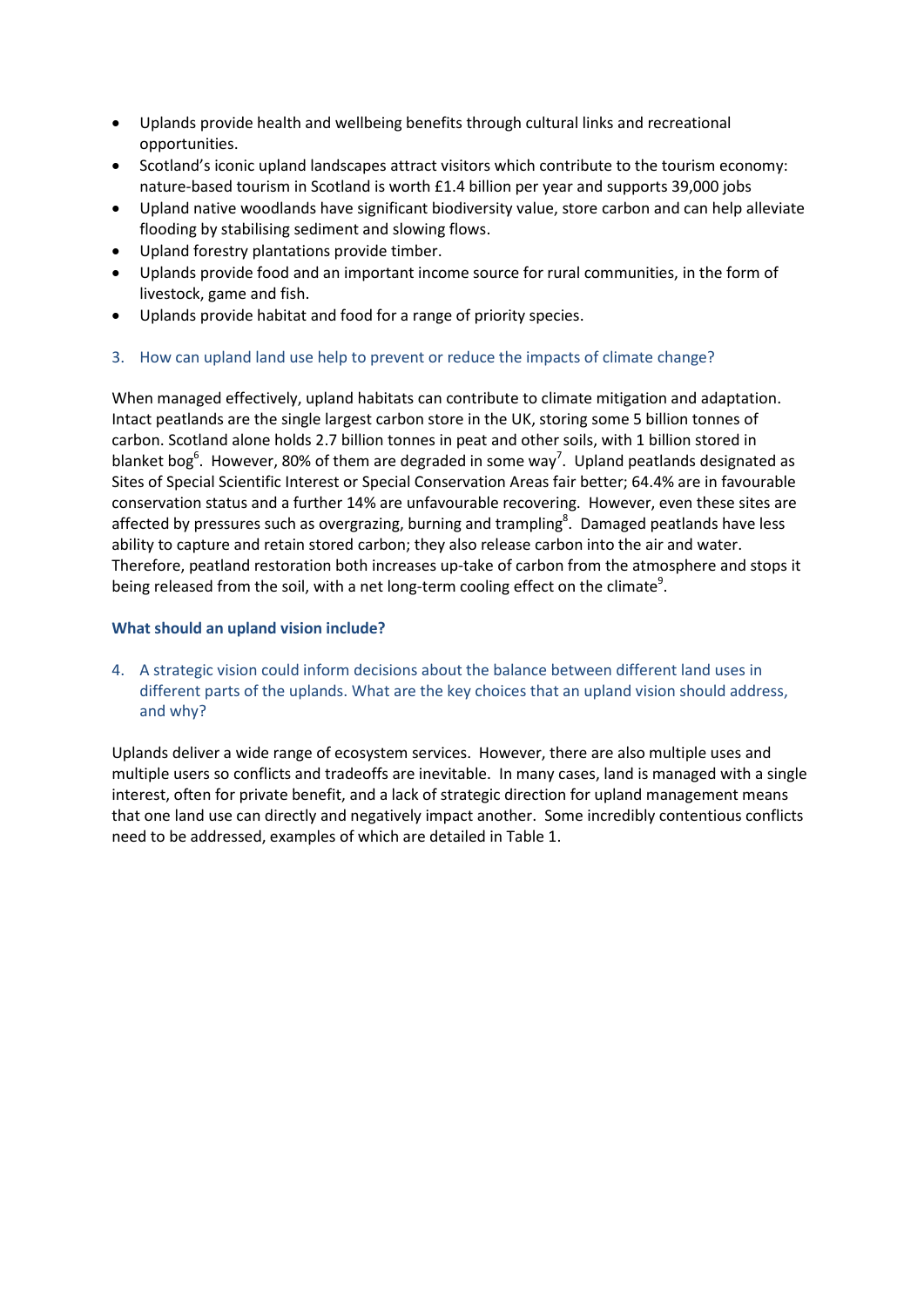# **Table 1: Upland land uses, their benefits, potential conflicts and the legislative framework.**

| Land use                                                                                               | <b>Action</b>                                         | <b>Purpose</b>                                                                                                                                                                                                                                                                                                                                                                                                                                                                                                                                                    | <b>Conflict</b>                                                                                                                                                                                                                                                                                                                                                                                                                     | Policy/regulation                                                                                                                                                                                                                                                                                                                                                                                                                                                                                                                                                                                                                                                                                                                                                                                                                                                                                                                                           |
|--------------------------------------------------------------------------------------------------------|-------------------------------------------------------|-------------------------------------------------------------------------------------------------------------------------------------------------------------------------------------------------------------------------------------------------------------------------------------------------------------------------------------------------------------------------------------------------------------------------------------------------------------------------------------------------------------------------------------------------------------------|-------------------------------------------------------------------------------------------------------------------------------------------------------------------------------------------------------------------------------------------------------------------------------------------------------------------------------------------------------------------------------------------------------------------------------------|-------------------------------------------------------------------------------------------------------------------------------------------------------------------------------------------------------------------------------------------------------------------------------------------------------------------------------------------------------------------------------------------------------------------------------------------------------------------------------------------------------------------------------------------------------------------------------------------------------------------------------------------------------------------------------------------------------------------------------------------------------------------------------------------------------------------------------------------------------------------------------------------------------------------------------------------------------------|
| Sporting estate:<br>grouse. A brace<br>of grouse is<br>valued at<br>£3,750 -<br>£5,500 <sup>10</sup> . | Predator<br>control                                   | Removal of crows, foxes and<br>small mustelids (mainly weasel<br>and stoats) can increase grouse<br>densities and can also increase<br>breeding success of ground<br>nesting birds such as lapwing,<br>curlew and golden plover.                                                                                                                                                                                                                                                                                                                                  | Illegal killing of raptors<br>(responsibility for and scale of which<br>is contested by shooting estates)                                                                                                                                                                                                                                                                                                                           | Persecution of raptors is an offence under Part I (1) the<br>Wildlife and Countryside Act 1981. However, a report<br>commissioned by Scottish Environment LINK found that<br>wildlife crime, including raptor persecution, was under-<br>recorded, follow-up investigation was inconsistent and at<br>least 75% of crimes failed to result in prosecution <sup>11</sup> ,<br>despite RSPB Scotland reporting 118 incidents of<br>poisoning aimed at raptors between 2008-2012 <sup>12</sup> . There<br>is strong scientific evidence that the geographical range<br>and numbers of raptors such as golden eagle $^{13,14,15}$ , hen<br>harrier <sup>16,17,18,19,20</sup> , peregrine <sup>21</sup> and red kite <sup>22,23</sup> are limited<br>by wide scale killing.                                                                                                                                                                                      |
|                                                                                                        | <b>Burning</b>                                        | Burning is used to manage<br>moorland to create heather<br>mosaics for food and cover for<br>red grouse, and to a lesser<br>extent for managing livestock<br>grazing conditions. Burning<br>undertaken on appropriate<br>rotations and intensities, and<br>not on deep peat, may have<br>some applications for<br>conservation by maintaining a<br>varied vegetation structure for<br>plant, invertebrate and bird<br>communities <sup>24</sup> . Burning is<br>claimed to aid wildfire risk<br>reduction although there is no<br>empirical data to support this. | Burning can have negative impacts<br>on soil <sup>25</sup> , water quality <sup>26</sup> , peat<br>hydrology, aquatic invertebrate<br>populations and carbon storage <sup>27</sup> . It<br>is also one of the key pressures<br>affecting designated site condition <sup>28</sup> .<br>Negative impacts may be particularly<br>pronounced when combined with<br>other pressures such as over-grazing<br>and drainage <sup>29</sup> . | Muirburn is covered by the Hill Farming Act 1946, as<br>amended by the Wildlife and Natural Environment<br>(Scotland) Act 2011 and the Climate Change (Scotland) Act<br>2009. The Muirburn Code sets out the standards required<br>for appropriate burning <sup>30</sup> . Muirburn is permitted in<br>Scotland between 1 <sup>st</sup> October and 30 <sup>th</sup> April. On SSSIs,<br>burning may be identified as an Operation Requiring<br>Consent under S19 of the Nature Conservation (Scotland)<br>Act 2004. However, burning has been identified as one of<br>the top ten pressures affecting feature condition of<br>designated sites in Scotland <sup>31</sup> and, despite a presumption<br>against burning on deep peat <sup>32</sup> , recent research found<br>that 28% of all 1-km squares subjected to burning in<br>Scotland overlie deep peat, and the annual number of<br>burns increased significantly between 2001-11 <sup>33</sup> . |
|                                                                                                        | Disease control<br>- Application of<br>medicated grit | Grit is treated with flubendazol<br>to control Trychostrogylus<br>tenuis, a parasitic nematode                                                                                                                                                                                                                                                                                                                                                                                                                                                                    | Poor practice can lead to drug<br>resistant worms, drugs entering<br>drinking water or the food chain.                                                                                                                                                                                                                                                                                                                              | Medicated grit can be prescribed by a veterinary<br>professional under the Veterinary Medicines Regulations<br>2013, and has a minimum statutory withdrawal period of                                                                                                                                                                                                                                                                                                                                                                                                                                                                                                                                                                                                                                                                                                                                                                                       |
|                                                                                                        |                                                       | worm which has a cyclic impact                                                                                                                                                                                                                                                                                                                                                                                                                                                                                                                                    | Chemicals can persist in the                                                                                                                                                                                                                                                                                                                                                                                                        | 28 days prior to a shoot. In theory, compliance with this                                                                                                                                                                                                                                                                                                                                                                                                                                                                                                                                                                                                                                                                                                                                                                                                                                                                                                   |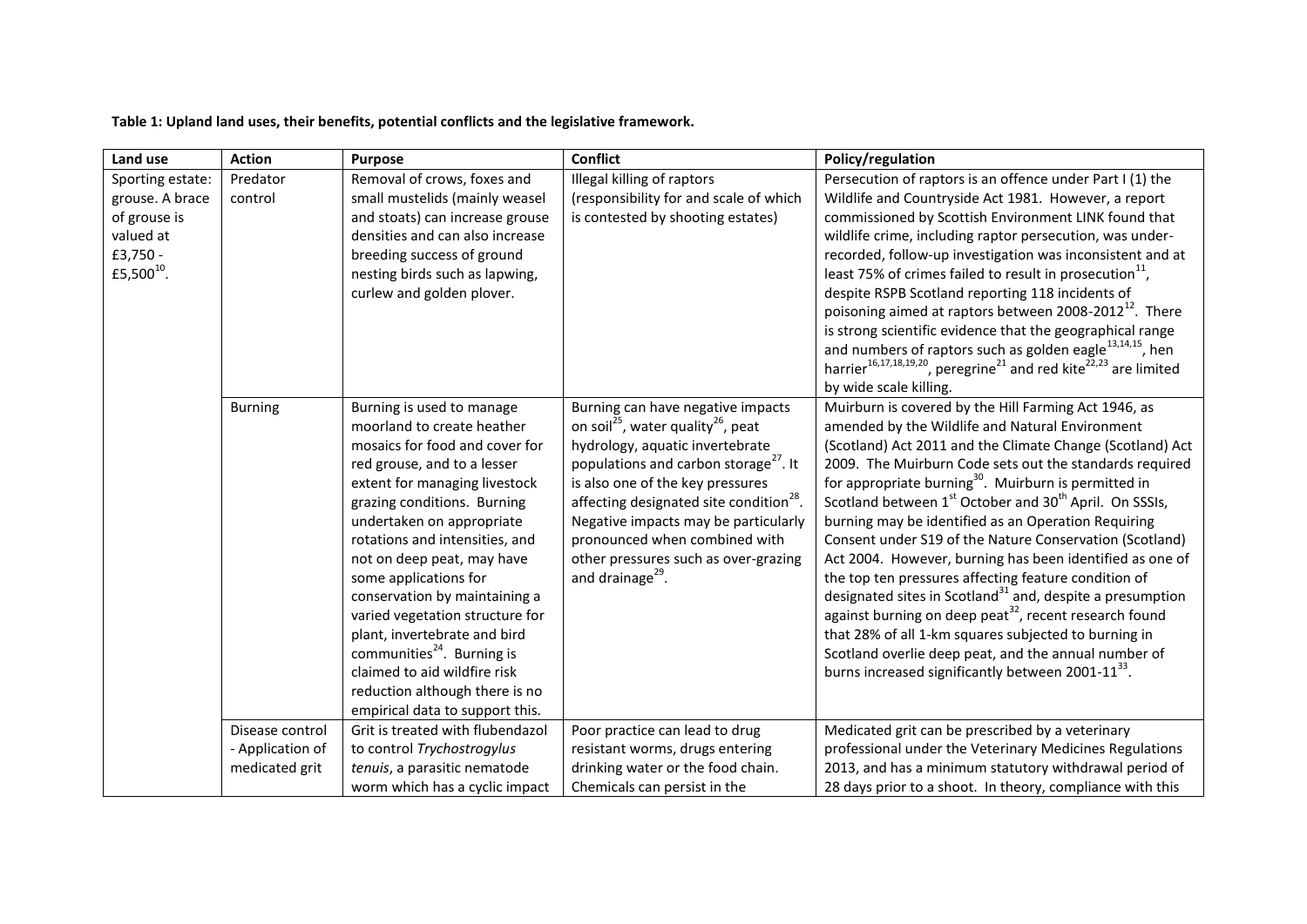| Land use | <b>Action</b>                                                                                 | <b>Purpose</b>                                                                                                                                                                                                                                                                                                                                          | <b>Conflict</b>                                                                                                                                                                                                                                                                                                                                                                                                                                                                          | Policy/regulation                                                                                                                                                                                                                                                                                                                                                                                                                                                                                                                                                                                                                                                                                                                                                                                                                                                                         |
|----------|-----------------------------------------------------------------------------------------------|---------------------------------------------------------------------------------------------------------------------------------------------------------------------------------------------------------------------------------------------------------------------------------------------------------------------------------------------------------|------------------------------------------------------------------------------------------------------------------------------------------------------------------------------------------------------------------------------------------------------------------------------------------------------------------------------------------------------------------------------------------------------------------------------------------------------------------------------------------|-------------------------------------------------------------------------------------------------------------------------------------------------------------------------------------------------------------------------------------------------------------------------------------------------------------------------------------------------------------------------------------------------------------------------------------------------------------------------------------------------------------------------------------------------------------------------------------------------------------------------------------------------------------------------------------------------------------------------------------------------------------------------------------------------------------------------------------------------------------------------------------------|
|          |                                                                                               | on grouse populations.                                                                                                                                                                                                                                                                                                                                  | environment and in faeces.                                                                                                                                                                                                                                                                                                                                                                                                                                                               | would be confirmed by a sampling regime established<br>under the Animal and Animal Products (Examination for<br>Residues and Maximum Residue Limits)(England and<br>Scotland) Regulations 2015. This implements Commission<br>Decision 97/747/EC, which fixes levels and frequency of<br>sampling provided for by 96/23/EC for monitoring of<br>certain substances and residues thereof in milk, eggs,<br>rabbit meat and the meat of wild and farmed game. In<br>reality a freedom of information inquiry by Raptor<br>Persecution UK discovered that no red grouse had been<br>sampled to date so no effort has been made to ensure<br>that the law regarding withdrawal of medicated grit has<br>been adhered to, nor that grouse meat is safe for human<br>consumption.                                                                                                               |
|          | Disease control<br>- Controlling<br>carriers of ticks<br>to reduce risk of<br>Louping-ill.    | Louping-ill is transmitted by<br>Ixodes ricinus ticks and can kill<br>red grouse. Grouse chick<br>production may improve where<br>ticks are controlled. Mountain<br>hares are carriers of ticks. They<br>are controlled in order to<br>reduce tick numbers with the<br>aim of reducing prevalence of<br>louping-ill and increasing<br>grouse densities. | A scientific paper that later has<br>received much criticism <sup>34</sup> suggested<br>that controlling mountain hares<br>might reduce tick burden in red<br>grouse. However, more recent work<br>suggest that this assumption may not<br>be true. In addition, culling can have<br>significant local impacts on hare<br>populations and there is little<br>evidence to suggest that it has a<br>positive impact on grouse numbers,<br>particularly if other tick hosts are<br>present. | Annex V of the EC Habitats Directive (92/43/EEC) lists the<br>mountain hare as a species 'of community interest whose<br>taking in the wild and exploitation may be subject to<br>management measures'. Scotland has a duty to maintain<br>favourable conservation status of the species, which<br>requires active monitoring. However, adequate<br>monitoring methods and data on population trends are<br>currently lacking. Therefore, the population impacts of<br>culling on mountain hares are poorly understood. The<br>Wildlife and Natural Environment (Scotland) Act 2011<br>prescribes a closed season prohibiting mountain hare culls<br>between 1 <sup>st</sup> March and 31 <sup>st</sup> July and in 2014, SNH called<br>for "voluntary restraint" on hare culls. However, SNH<br>have noted instances where large culls have significantly<br>impacted local populations. |
|          | Disease control<br>$-$ using<br>acaricidal leg<br>bands on grouse<br>to reduce tick<br>burden | See above                                                                                                                                                                                                                                                                                                                                               | Acaricidal leg bands are unlicensed<br>so the Game and Wildlife<br>Conservation Trust advise "adapting<br>existing products which require an<br>off-label prescription from a<br>veterinary surgeon" <sup>35</sup> . This raises                                                                                                                                                                                                                                                         | In Scotland, grouse can be caught at night to administer<br>medication all year under general licence from SNH,<br>except during a closed season between 16 <sup>st</sup> April and 31 <sup>st</sup><br>July. This means there is a real risk of pesticides entering<br>the food chain through shoot grouse if the 28 day<br>withdrawal period is not adhered to.                                                                                                                                                                                                                                                                                                                                                                                                                                                                                                                         |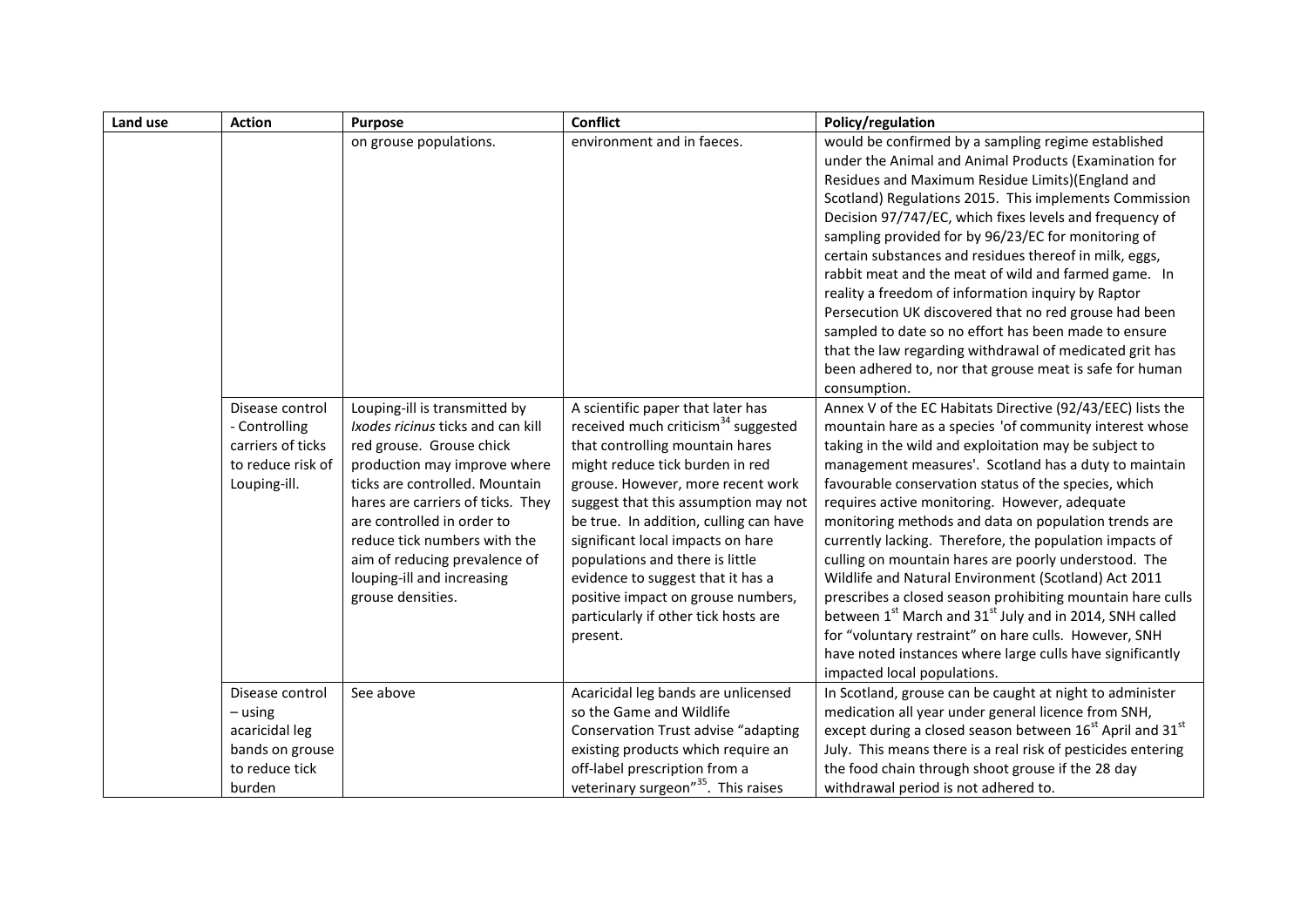| the question of what pesticides are<br>being used, at what dose and what<br>their withdrawal period is.<br>Drainage was influenced more by past policies and<br>Drainage<br>Drainage ditches lower the water<br>In a grouse moor context,<br>wetter areas were historically<br>table and dry out peat soils, resulting<br>subsidies and much of it is historical, but until drains are<br>drained using open ditches to<br>in declines of bog species such as<br>blocked, they will continue to have an impact.<br>Sphagnum mosses <sup>37</sup> . This, coupled<br>dry the soil and encourage<br>with erosion of drainage channels,<br>heather growth. However,<br>there is little evidence to<br>reduces the ability of blanket bogs to<br>suggest that drainage increases<br>capture and store carbon, turning<br>heather cover and as such that<br>them to carbon sources rather than<br>carbon sinks <sup>38</sup> . Drainage ditches also<br>it has any positive impact on<br>grouse numbers <sup>36</sup> .<br>increase flow of water off bogs,<br>reduce their water-holding potential<br>and have been linked to increased<br>flooding risk downstream <sup>39</sup> .<br>Deer stalking is thought to<br>Overgrazing and trampling are<br>The Deer (Scotland) Act 1996, as amended by the Wildlife<br>Deer stalking<br>Sporting estate:<br>generate £105M per year, with<br>responsible for damage to<br>and Natural Environment (Scotland) Act 2011. Land<br>deer<br>£70M of this staying in<br>biodiversity, including degrading the<br>Reform Act 2016 adds further statutory powers. Control<br>Scotland. Deer stalking directly<br>Scheme; Control Measures; Emergency Measures; and<br>condition of designated features.<br>supports 966 FTE jobs and<br>Elevated deer numbers also have<br>Land Management Orders could all be used to<br>indirectly supports a further<br>securebetter deer management, which can also be<br>significant economic impacts on<br>1554 FTE jobs. In addition, red<br>commercial forestry and native<br>incentivised using the SRDP Moorland Management<br>deer also contribute to the<br>broadleafs, causing further economic<br>Option. However, there has, thus far, been an over-<br>capital value of sporting<br>damage and public safety concerns<br>reliance on voluntary measures.<br>by causing road traffic collisions.<br>estates, with every stag and<br>hind shot on a sporting estate<br>Therefore, income from deer stalking<br>contributing £ 22,000 and<br>must be set in the context of the<br>£2200 respectively to the value<br>societal, environmental and<br>of the estate <sup>40</sup> . Therefore,<br>economic costs of the impacts.<br>there are a number of financial<br>incentives to maintaining high<br>deer numbers. | Land use  | <b>Action</b> | <b>Purpose</b>                | <b>Conflict</b>              | Policy/regulation                                   |
|---------------------------------------------------------------------------------------------------------------------------------------------------------------------------------------------------------------------------------------------------------------------------------------------------------------------------------------------------------------------------------------------------------------------------------------------------------------------------------------------------------------------------------------------------------------------------------------------------------------------------------------------------------------------------------------------------------------------------------------------------------------------------------------------------------------------------------------------------------------------------------------------------------------------------------------------------------------------------------------------------------------------------------------------------------------------------------------------------------------------------------------------------------------------------------------------------------------------------------------------------------------------------------------------------------------------------------------------------------------------------------------------------------------------------------------------------------------------------------------------------------------------------------------------------------------------------------------------------------------------------------------------------------------------------------------------------------------------------------------------------------------------------------------------------------------------------------------------------------------------------------------------------------------------------------------------------------------------------------------------------------------------------------------------------------------------------------------------------------------------------------------------------------------------------------------------------------------------------------------------------------------------------------------------------------------------------------------------------------------------------------------------------------------------------------------------------------------------------------------------------------------------------------------------------------------------------------------------------------------------------------------------------------------------------------------------------------------------------------------------------------------------------------------------------|-----------|---------------|-------------------------------|------------------------------|-----------------------------------------------------|
|                                                                                                                                                                                                                                                                                                                                                                                                                                                                                                                                                                                                                                                                                                                                                                                                                                                                                                                                                                                                                                                                                                                                                                                                                                                                                                                                                                                                                                                                                                                                                                                                                                                                                                                                                                                                                                                                                                                                                                                                                                                                                                                                                                                                                                                                                                                                                                                                                                                                                                                                                                                                                                                                                                                                                                                                   |           |               |                               |                              |                                                     |
|                                                                                                                                                                                                                                                                                                                                                                                                                                                                                                                                                                                                                                                                                                                                                                                                                                                                                                                                                                                                                                                                                                                                                                                                                                                                                                                                                                                                                                                                                                                                                                                                                                                                                                                                                                                                                                                                                                                                                                                                                                                                                                                                                                                                                                                                                                                                                                                                                                                                                                                                                                                                                                                                                                                                                                                                   |           |               |                               |                              |                                                     |
|                                                                                                                                                                                                                                                                                                                                                                                                                                                                                                                                                                                                                                                                                                                                                                                                                                                                                                                                                                                                                                                                                                                                                                                                                                                                                                                                                                                                                                                                                                                                                                                                                                                                                                                                                                                                                                                                                                                                                                                                                                                                                                                                                                                                                                                                                                                                                                                                                                                                                                                                                                                                                                                                                                                                                                                                   |           |               |                               |                              |                                                     |
|                                                                                                                                                                                                                                                                                                                                                                                                                                                                                                                                                                                                                                                                                                                                                                                                                                                                                                                                                                                                                                                                                                                                                                                                                                                                                                                                                                                                                                                                                                                                                                                                                                                                                                                                                                                                                                                                                                                                                                                                                                                                                                                                                                                                                                                                                                                                                                                                                                                                                                                                                                                                                                                                                                                                                                                                   |           |               |                               |                              |                                                     |
|                                                                                                                                                                                                                                                                                                                                                                                                                                                                                                                                                                                                                                                                                                                                                                                                                                                                                                                                                                                                                                                                                                                                                                                                                                                                                                                                                                                                                                                                                                                                                                                                                                                                                                                                                                                                                                                                                                                                                                                                                                                                                                                                                                                                                                                                                                                                                                                                                                                                                                                                                                                                                                                                                                                                                                                                   |           |               |                               |                              |                                                     |
|                                                                                                                                                                                                                                                                                                                                                                                                                                                                                                                                                                                                                                                                                                                                                                                                                                                                                                                                                                                                                                                                                                                                                                                                                                                                                                                                                                                                                                                                                                                                                                                                                                                                                                                                                                                                                                                                                                                                                                                                                                                                                                                                                                                                                                                                                                                                                                                                                                                                                                                                                                                                                                                                                                                                                                                                   |           |               |                               |                              |                                                     |
|                                                                                                                                                                                                                                                                                                                                                                                                                                                                                                                                                                                                                                                                                                                                                                                                                                                                                                                                                                                                                                                                                                                                                                                                                                                                                                                                                                                                                                                                                                                                                                                                                                                                                                                                                                                                                                                                                                                                                                                                                                                                                                                                                                                                                                                                                                                                                                                                                                                                                                                                                                                                                                                                                                                                                                                                   |           |               |                               |                              |                                                     |
| important contribution to<br>hydro-electric schemes have<br>reduction target of at least 80% lower than the baseline by<br>development<br>energy                                                                                                                                                                                                                                                                                                                                                                                                                                                                                                                                                                                                                                                                                                                                                                                                                                                                                                                                                                                                                                                                                                                                                                                                                                                                                                                                                                                                                                                                                                                                                                                                                                                                                                                                                                                                                                                                                                                                                                                                                                                                                                                                                                                                                                                                                                                                                                                                                                                                                                                                                                                                                                                  | Renewable | Windfarm      | Renewable energy will make an | Development of windfarms and | The Climate Change (Scotland) Act sets an emissions |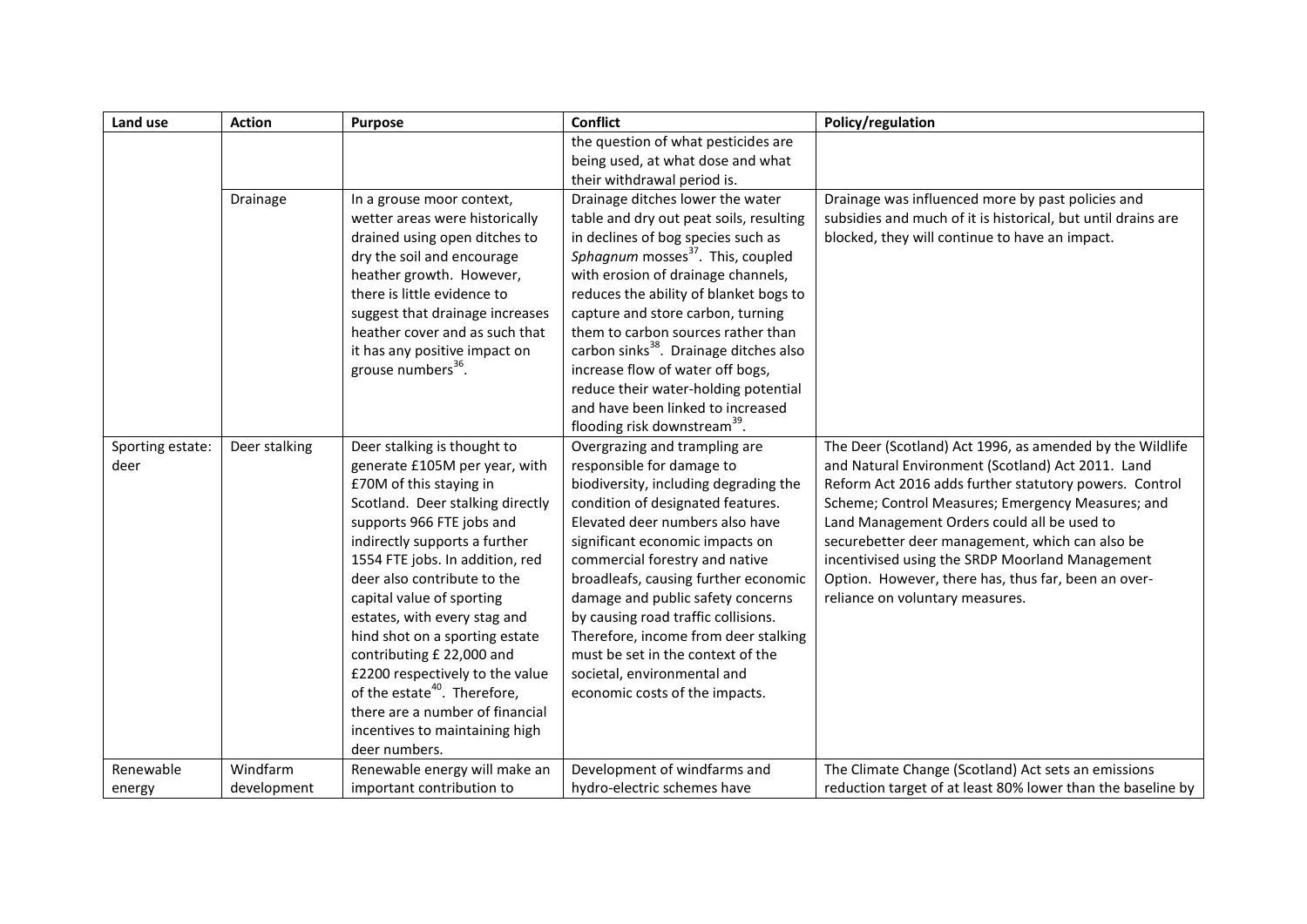| Land use | <b>Action</b>   | <b>Purpose</b>                 | <b>Conflict</b>                              | Policy/regulation                                                  |
|----------|-----------------|--------------------------------|----------------------------------------------|--------------------------------------------------------------------|
|          | and Hydro       | reducing our emissions targets | generally been concentrated in the           | 2050, with an interim target of a 42% reduction by 2020,           |
|          | schemes (and    | - although it is important to  | uplands, adding more pressure to an          | likely to be increased in the forthcoming new Climate Bill.        |
|          | potentially     | note that if inappropriately   | already vulnerable system. Poorly            | In working towards these targets, Scotland has a target to         |
|          | associated grid | sited, carbon benefits of      | planned energy                               | generate the equivalent of 100% gross annual                       |
|          | infrastructure) | renewable energy can be        | infrastructure can have a negative           | consumption of electricity from renewables by 2020 <sup>42</sup> . |
|          |                 | significantly undermined by    | impact on biodiversity. For example,         | There is no national strategic plan for onshore wind in            |
|          |                 | disruption to peatlands.       | wind farms can harm sensitive                | Scotland but the Natura network, designated under the              |
|          |                 |                                | upland bird species through collision,       | Habitats Directive (92/43/EEC) and Birds Directive                 |
|          |                 |                                | disturbance and displacement, and            | (2009/147/EC), has acted as a de-facto strategic spatial           |
|          |                 |                                | sensitive habitats such as peatlands         | planning tool, highlighting to developers which parts of           |
|          |                 |                                | can be significantly affected though         | the country are most sensitive.                                    |
|          |                 |                                | disruption to hydrology and loss of          |                                                                    |
|          |                 |                                | carbon stocks <sup>41</sup> . Hydropower can | In general the development of onshore wind has so far              |
|          |                 |                                | cause severe harm to river and other         | avoided significant harmful effects on biodiversity, with a        |
|          |                 |                                | freshwater ecosystems through                | few exceptions, but siting is becoming gradually harder as         |
|          |                 |                                | barrier effects and fluctuating water        | 'easier sites' are developed. Continued growth of onshore          |
|          |                 |                                | levels. This has knock-on effects for        | wind is likely to be important to meeting climate targets,         |
|          |                 |                                | species such as black-throated diver         | but this must be strategically planned to avoid sensitive          |
|          |                 |                                | and common scoter. Construction              | sites and maximise deployment for minimum impact.                  |
|          |                 |                                | can disturb surrounding ecosystems           | Scottish Planning Policy (SPP) sets out criteria for the           |
|          |                 |                                | such as peatland and woodland.               | development by local authorities of constraints maps for           |
|          |                 |                                | Developments must be carefully               | onshore wind, recognising Natura sites, SSSIs, National            |
|          |                 |                                | planned at a strategic and project           | Nature Reserves, Ramsar sites, carbon rich soils, deep             |
|          |                 |                                | level, and impacts assessed and              | peat and priority peatland habitat (amongst other                  |
|          |                 |                                | monitored in order to balance                | constraints) as requiring 'significant protection'.                |
|          |                 |                                | environmental considerations with            |                                                                    |
|          |                 |                                | the benefits of renewable energy.            | Large (>50MW) onshore wind sites on peatlands are also             |
|          |                 |                                | There are further potential conflicts        | required to use the Scottish Government carbon                     |
|          |                 |                                | between forestry and renewable               | calculator to assess carbon impacts, although the value of         |
|          |                 |                                | energy development as trees are              | outputs is limited as there is no guidance on what an              |
|          |                 |                                | cleared to make way for turbines.            | acceptable impact is. Other development types (including           |
|          |                 |                                |                                              | smaller wind farms, grid infrastructure) and hydro                 |
|          |                 |                                |                                              | schemes are required by SPP to assess and minimise                 |
|          |                 |                                |                                              | impacts on peat, but as there is no associated guidance or         |
|          |                 |                                |                                              | required tool, this policy has had limited effect.                 |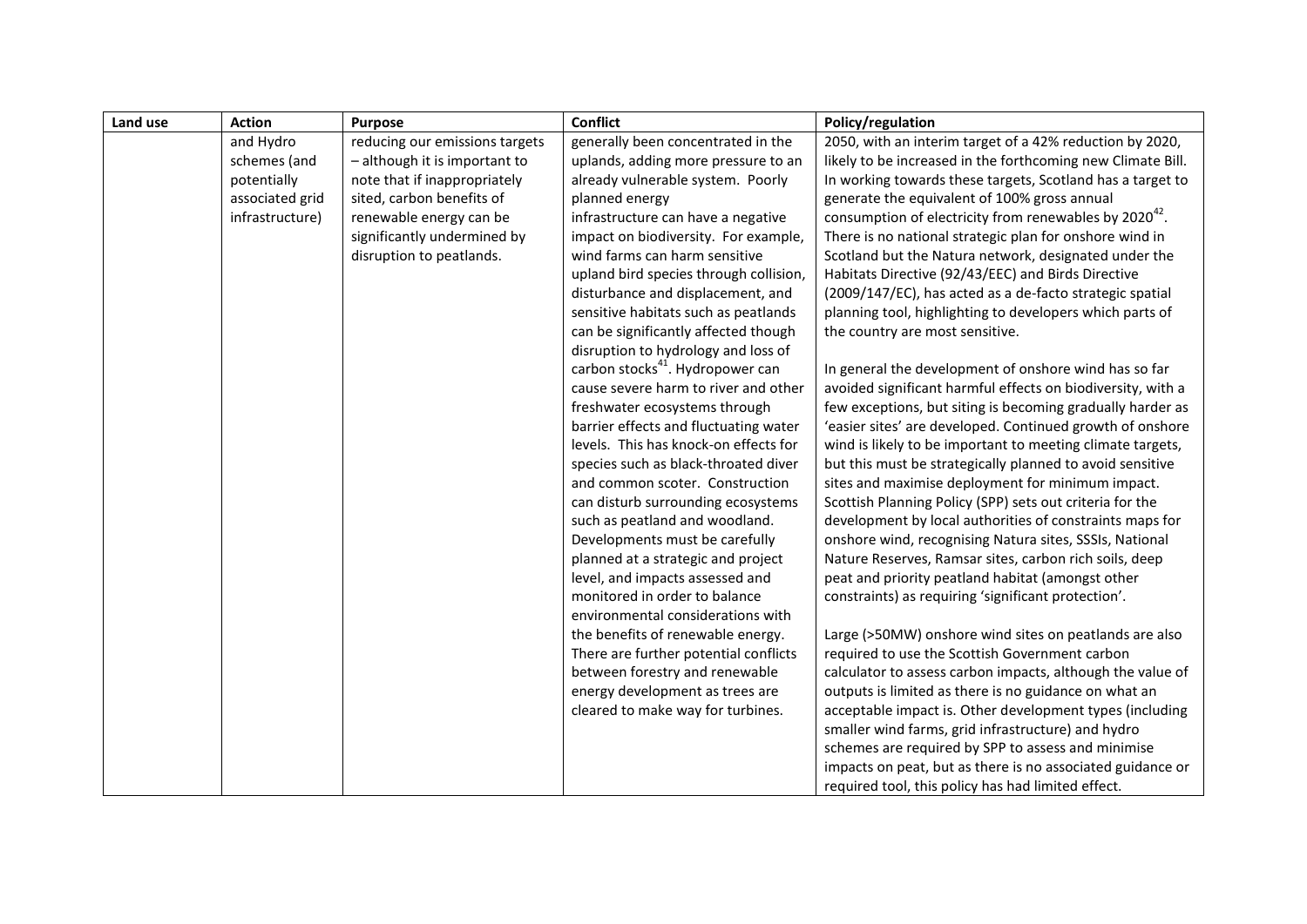| Land use    | <b>Action</b>                        | <b>Purpose</b>                                                                                                                                                                                                                                                                                                                                                                                                                                                                                                                                                                                                                                           | <b>Conflict</b>                                                                                                                                                                                                                                                                                                                                                                                                                                                                                                                                                                                                                                                                                                                                                                                                                                                                                 | Policy/regulation                                                                                                                                                                                                                                                                                                                                |
|-------------|--------------------------------------|----------------------------------------------------------------------------------------------------------------------------------------------------------------------------------------------------------------------------------------------------------------------------------------------------------------------------------------------------------------------------------------------------------------------------------------------------------------------------------------------------------------------------------------------------------------------------------------------------------------------------------------------------------|-------------------------------------------------------------------------------------------------------------------------------------------------------------------------------------------------------------------------------------------------------------------------------------------------------------------------------------------------------------------------------------------------------------------------------------------------------------------------------------------------------------------------------------------------------------------------------------------------------------------------------------------------------------------------------------------------------------------------------------------------------------------------------------------------------------------------------------------------------------------------------------------------|--------------------------------------------------------------------------------------------------------------------------------------------------------------------------------------------------------------------------------------------------------------------------------------------------------------------------------------------------|
| Forestry    | Tree planting                        | Scotland has a target of<br>increasing tree cover to 25% of<br>the land area, with an annual<br>target of 10,000ha per year.<br>This is in recognition of the fact<br>that appropriately sited<br>forestry, and the right mix of<br>trees, can deliver richer and<br>more diverse habitats for<br>wildlife; enhanced landscapes;<br>sequestration and long-term<br>storage of carbon; timber,<br>wood-fuel and other woodland<br>products; Ecosystem services,<br>including clean water,<br>mitigation of diffuse agricultural<br>pollution, and reduction in<br>flood risk; secure jobs and<br>enhanced rural and national<br>economies <sup>43</sup> . | From the 1940s-80s plantation of<br>coniferous species on peat and<br>mineral soils became much more<br>widespread, most of which was<br>encouraged by policy and economic<br>drivers. One 10 <sup>th</sup> of blanket bog in<br>Scotland is now covered by non-<br>native plantation and whilst there is<br>now a presumption against new<br>planting on deep peat, the impacts<br>of existing forestry are still being<br>felt <sup>44</sup> . Afforestation of the uplands<br>has led to more drainage and<br>increasing soil and water<br>acidification. It has also been<br>associated with declines of<br>populations of wading birds, both<br>from habitat loss and from the edge<br>effects of forestry surrounding open<br>habitat. There are also potential<br>conflicts with other land uses, for<br>example, agriculture, when trying to<br>identify land available or suitable for | Scottish Forestry Strategy (2006); Climate Change<br>(Scotland) Act 2009; Biodiversity duty for publicly owned<br>forest; Tree Preservation Orders; Common Agricultural<br>Policy; Scottish Rural Development Programme.                                                                                                                         |
|             | Forestry<br>operations               | Economic benefits jobs and<br>income from forestry                                                                                                                                                                                                                                                                                                                                                                                                                                                                                                                                                                                                       | tree planting.<br>Forestry operations one of top ten<br>pressures impacting designated<br>features of protected areas. Forestry<br>also contributes to water quality<br>issues.                                                                                                                                                                                                                                                                                                                                                                                                                                                                                                                                                                                                                                                                                                                 | Biodiversity duty for publicly owned forest; Tree<br>Preservation Orders; Controlled Activities Regulations and<br>GBRs 18, 20, 21, 22 and 23.                                                                                                                                                                                                   |
| Agriculture | Livestock<br>grazing:<br>overgrazing | Grazing can be an important<br>habitat management tool in the<br>uplands. A number of habitats,<br>for example semi-natural<br>grasslands, have been altered<br>by historical human agricultural                                                                                                                                                                                                                                                                                                                                                                                                                                                         | Grazing in the wrong place, at the<br>wrong time or at too high a stocking<br>density can have a negative impact<br>on vegetation assemblages and the<br>habitats they comprise.<br>Inappropriate grazing has been                                                                                                                                                                                                                                                                                                                                                                                                                                                                                                                                                                                                                                                                              | Good Agricultural and Ecological Condition (GAEC) 5 but<br>only with reference to grazing around water courses and<br>feeding troughs; Nature Conservation (Scotland) Act 2004<br>enables SNH to seek Land Management Order if<br>overgrazing is considered to be impacting feature<br>condition on designated sites; a Restoration Order may be |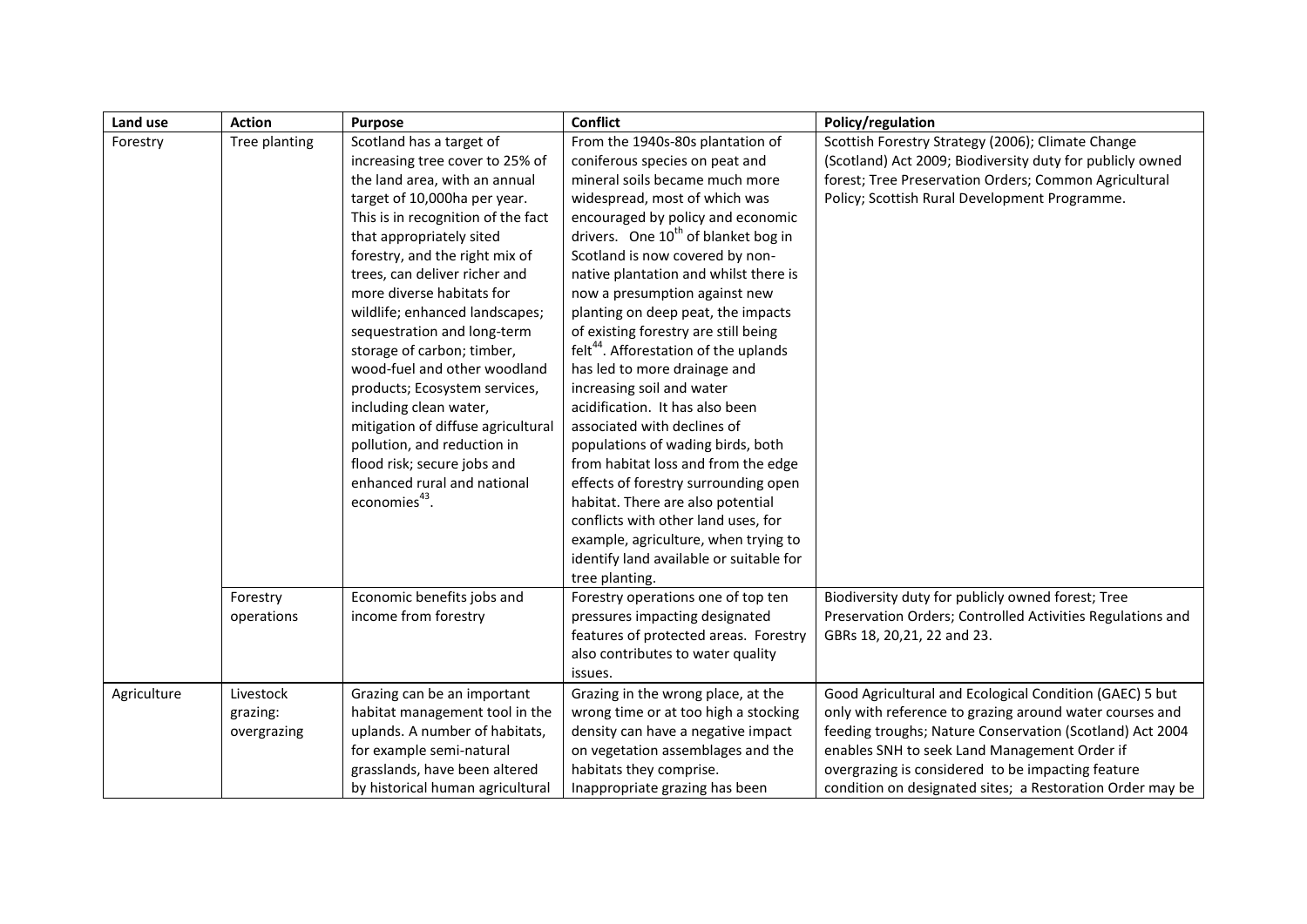| activity <sup>45</sup> . They rely on<br>made only after a conviction for reckless or intentional<br>shown to reduce species diversity       |  |
|----------------------------------------------------------------------------------------------------------------------------------------------|--|
| and reduce abundance of vascular<br>damage to an SSSI, or for breach of Nature Conservation<br>sustainable grazing systems to                |  |
| maintain species diversity and<br>plants, grasses, lichens, liverworts<br>Order/Land Management Order.                                       |  |
| prevent scrub encroachment <sup>46</sup> .<br>and mosses; favouring herbs, shrubs                                                            |  |
| and sedges <sup>47</sup> . Furthermore, once the                                                                                             |  |
| damage is done, reducing grazing                                                                                                             |  |
| pressure in the absence of other                                                                                                             |  |
| management interventions may not                                                                                                             |  |
| be enough to restore original species                                                                                                        |  |
| composition <sup>48</sup> .                                                                                                                  |  |
| Decoupling of farm subsidies<br>Reduced grazing pressure has been<br>Livestock<br>See overgrazing.                                           |  |
| from production in 2005 have<br>beneficial for some upland habitats,<br>grazing:                                                             |  |
| reinforced a trend of a general<br>such as blanket bog, dry heath and<br>undergrazing                                                        |  |
| wet heath <sup>50</sup> . However, under-<br>reduction in grazing over the                                                                   |  |
| grazing can have a negative impact<br>past ten years within the LFA.                                                                         |  |
| In Scotland there has been a<br>on vegetation structure, and the                                                                             |  |
| significant reduction in<br>biodiversity these habitats support.                                                                             |  |
| breeding ewes and grazing<br>For example, some species such as                                                                               |  |
| pressure has fallen within the<br>ground-nesting birds require a                                                                             |  |
| LFA by 16.3% <sup>49</sup> .<br>mosaic of sward heights for cover                                                                            |  |
| and patches of open ground for                                                                                                               |  |
| feeding. Taller vegetation and scrub                                                                                                         |  |
| can provide cover for predators so                                                                                                           |  |
| under-grazing can reduce habitat                                                                                                             |  |
| suitability. Reduction in livestock                                                                                                          |  |
| numbers can also facilitate an                                                                                                               |  |
| increase in numbers of other                                                                                                                 |  |
| herbivors such as deer, which can in                                                                                                         |  |
| turn result in overgrazing.                                                                                                                  |  |
| <b>Burning</b><br>Burning is primarily associated<br>See burning for grouse<br>See burning for grouse.                                       |  |
| with grouse moor management                                                                                                                  |  |
| but is sometimes used to                                                                                                                     |  |
| manage grazing conditions.                                                                                                                   |  |
| Agricultural production takes<br>Around a fifth of green house gas<br>Common Agricultural Policy; Scottish Rural Development<br>Agricultural |  |
| place on 75% of Scotland's land<br>emissions originate from agricultural<br>Policy; Statutory Management Requirements; GAECs;<br>operations  |  |
| activities <sup>53</sup> and agricultural<br>area <sup>51</sup> and the food and drink<br>Controlled Activities Regulations and GBRs.        |  |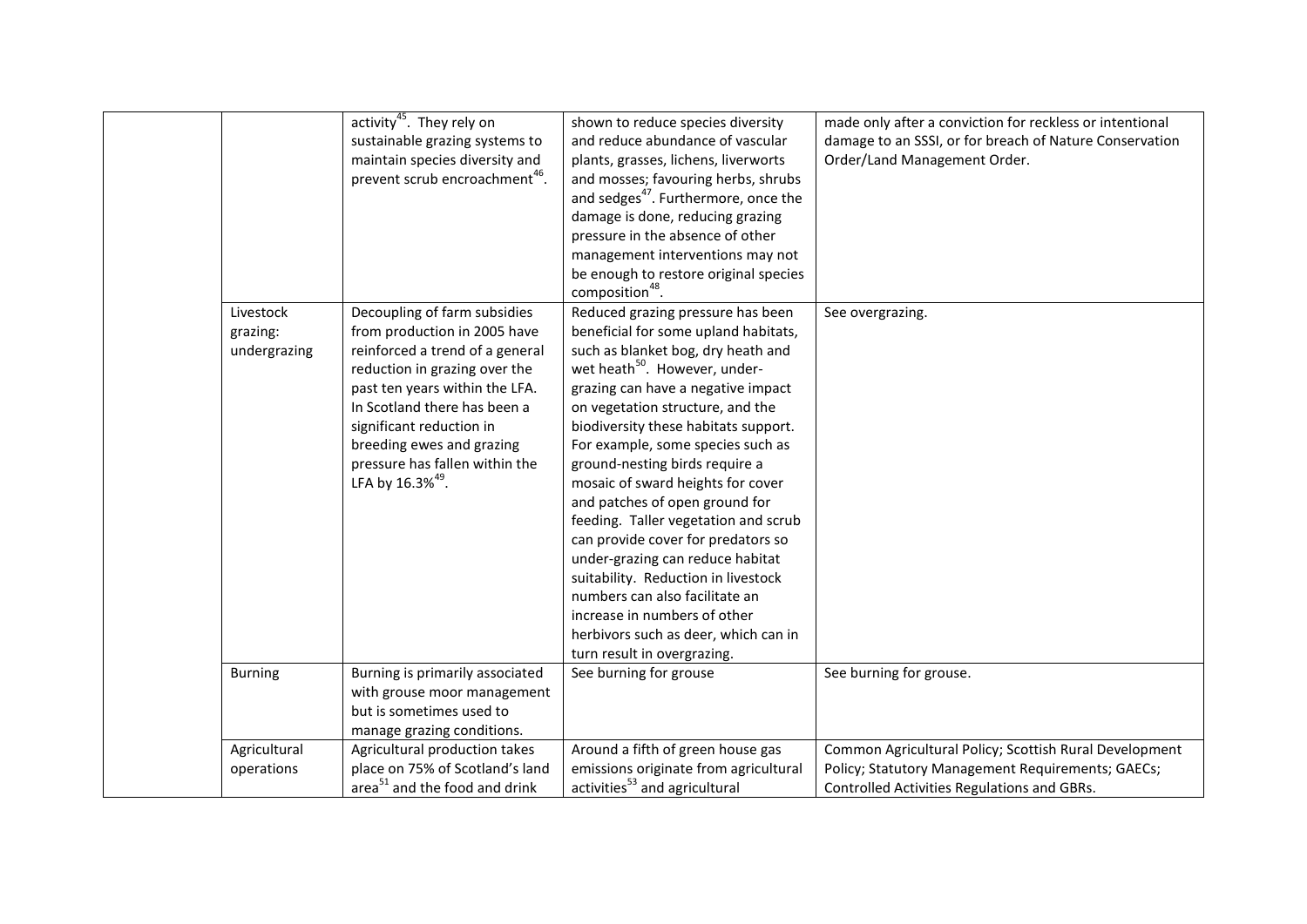|                |                                                                   | industry is worth £14Billion <sup>52</sup> .<br>Traditional farming systems had<br>a role in creating and<br>maintaining many important<br>habitats.                                                                                                                                                                                                                                                                                                                                                                                                                                                                              | intensification has been linked to<br>degradation and loss of habitats and<br>declines in biodiversity <sup>54</sup> .<br>Agricultural operations include<br>drainage ditches, spreading slurry,<br>poaching and use of off-road<br>vehicles.                                                                                                                               |                                                                                                                                                                                                                                                                                                                                                                                                                                                                                                                                                 |
|----------------|-------------------------------------------------------------------|-----------------------------------------------------------------------------------------------------------------------------------------------------------------------------------------------------------------------------------------------------------------------------------------------------------------------------------------------------------------------------------------------------------------------------------------------------------------------------------------------------------------------------------------------------------------------------------------------------------------------------------|-----------------------------------------------------------------------------------------------------------------------------------------------------------------------------------------------------------------------------------------------------------------------------------------------------------------------------------------------------------------------------|-------------------------------------------------------------------------------------------------------------------------------------------------------------------------------------------------------------------------------------------------------------------------------------------------------------------------------------------------------------------------------------------------------------------------------------------------------------------------------------------------------------------------------------------------|
| Recreation     | Walking/hiking/<br>skiing/mountain<br>biking/off-road<br>vehicles | Increasing people's use of the<br>Scottish outdoors is a national<br>performance indicator, and 50%<br>of adults visit the outdoors at<br>least once a week <sup>55</sup> . The<br>Scottish uplands are iconic and<br>attract opportunities for<br>tourism and recreation, which<br>in turn provides a boost to the<br>economy. There are also health<br>benefits to outdoor recreation.<br>Wildlife-rich green space has<br>been linked to stress reduction<br>in adults <sup>56</sup> and children <sup>57</sup> ; and<br>individuals with access to<br>nature are less likely to become<br>overweight or obese <sup>58</sup> . | Pressures associated with recreation<br>include car parking, cycling, dog<br>walking, fishing, motor bikes, off<br>road vehicles, walking and wild<br>camping. Therefore, access must be<br>carefully managed to ensure that<br>people have an opportunity to enjoy<br>the natural environment whilst the<br>landscapes and wildlife that draw<br>them there are protected. | Outdoor Access Code. Power to exempt particular land<br>from access rights; Path Orders; Nature Conservation<br>Orders.                                                                                                                                                                                                                                                                                                                                                                                                                         |
| Drinking Water | Drinking water<br>abstraction                                     | Uplands are source for majority<br>of drinking water in Scotland                                                                                                                                                                                                                                                                                                                                                                                                                                                                                                                                                                  | Some land management practices,<br>for example burning, drainage and<br>over-grazing, can impact water<br>quality. This has a knock-on<br>economic cost in terms of water<br>treatment, which could be offset by<br>securing more sustainable water<br>catchment management                                                                                                 | Water Framework Directive, Drinking Water Directive<br>2015/1787; Nature Conservation (Scotland) Act (2004);<br>Wildlife and Countryside Act (1981) amended by the<br>Wildlife and Natural Environment (Scotland) Act (2011);<br>Water Environment and Water Services (Scotland) Act<br>2005; Water Environment (Controlled Activities)<br>(Scotland) Regulations (CAR) 2011; The Common<br>Agricultural Policy (Cross-Compliance) (Scotland)<br>Regulations (2014); Statutory Management Requirements;<br>GAECs; General Binding Rules (GBRs). |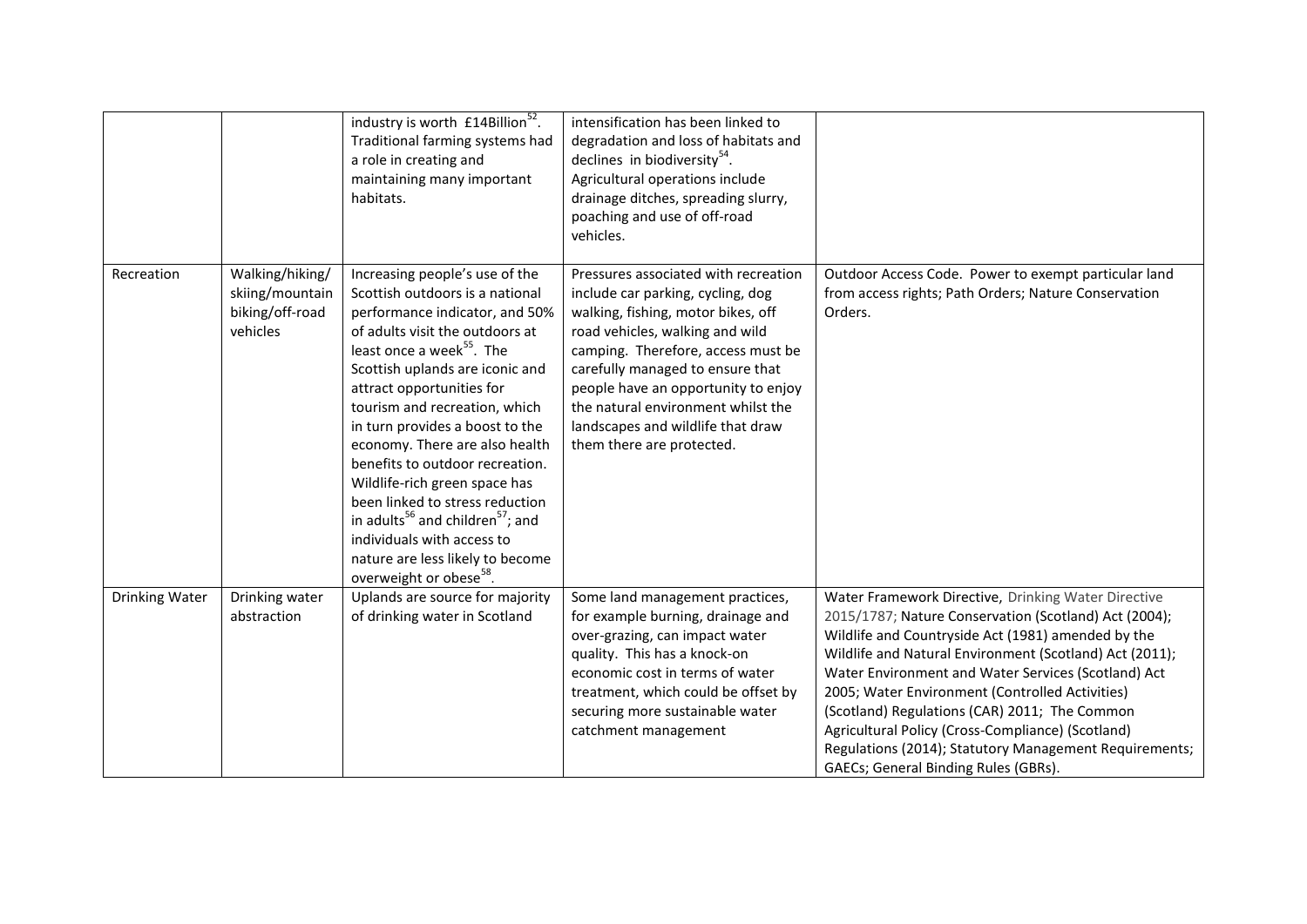# 5. Are there any other topics or issues that should be included in an upland vision, and if so why?

**National and international importance of Scottish Uplands:** Scotland supports a rich and varied natural heritage, much of which has been shaped and influenced by man for centuries. The mountains, moorlands and heath which cover 46% of Scotland's land area contain 90% of the UK's montane habitat<sup>59</sup> and one of the largest contiguous areas of blanket bog in the world<sup>60</sup>. About 4% of the total global resource is found in the Caithness and Sutherland peatlands<sup>61</sup>, as well as iconic species such as mountain hare, golden eagle and red deer<sup>62</sup>, ptarmigan, dotterel and wildcat<sup>63</sup>. Therefore, Scotland's responsibility to manage its upland resource reaches beyond our borders.

**National parks:** National parks have a vital role to play in influencing upland land use. National Parks and their Park Plans can make a real difference and facilitate effective nature conservation and sustainable development, reflecting their first statutory aim which is to conserve and enhance the natural and cultural heritage of the park area. By setting the vision and strategy for managing National Parks, and guiding the work of public bodies and other partners to deliver the park's aims, National Park Plans can address different priorities and perspectives, bringing partners together to conserve and enhance natural heritage.

**Disconnect between users and providers:** Moving towards more sustainable land use in the uplands is challenging because the beneficiaries of upland ecosystem services tend to be located in urban areas, whilst the providers/land managers bear the costs of provision. Much more investment is required in developing a framework and delivery mechanism for payments for ecosystem services, which incentivises delivery of public goods for public money.

**Challenges facing upland communities:** Upland communities have suffered in recent years from few job opportunities, out-migration of young people, farm abandonment and increased average age of farmers. Lifestyle migration into more rural areas has pushed up house prices and reduced access to affordable housing. In some areas, jobs and income are partly dependent on sporting estates so less intensive grouse moor management or reducing deer numbers could have a socio-economic impact. Increasingly, income is generated through development of renewable energy in the uplands, though this income does not always reach local communities. Any Upland Vision must outline how sustainable livelihoods could be secured whilst positive land use change is delivered.

**Uncertainty over future of subsidies**: Farmers in LFAs rely heavily on subsidies, which have been decreasing, and Brexit introduces even more uncertainty for the future of farming in these areas. Forestry will also be significantly affected by subsidy cuts. However, it may also provide an opportunity to ensure that whatever replaces SRDP delivers public goods for public money. Under such a model, high nature value farming would have an increasingly important role in the uplands.

**Land Reform:** An upland vision should guide and be guided by the Land Rights and Responsibilities Statement, due to be produced as an action from the Land Reform (Scotland) Act 2016. The Statement should outline the responsibilities that come with land ownership, with regard to land use and management.

## **Compatibility and interactions with other strategies affecting land-use**

An upland vision would need to be integrated with other Scottish Government strategies that have a significant impact on land-use in the uplands. For example, the forthcoming new Scottish Energy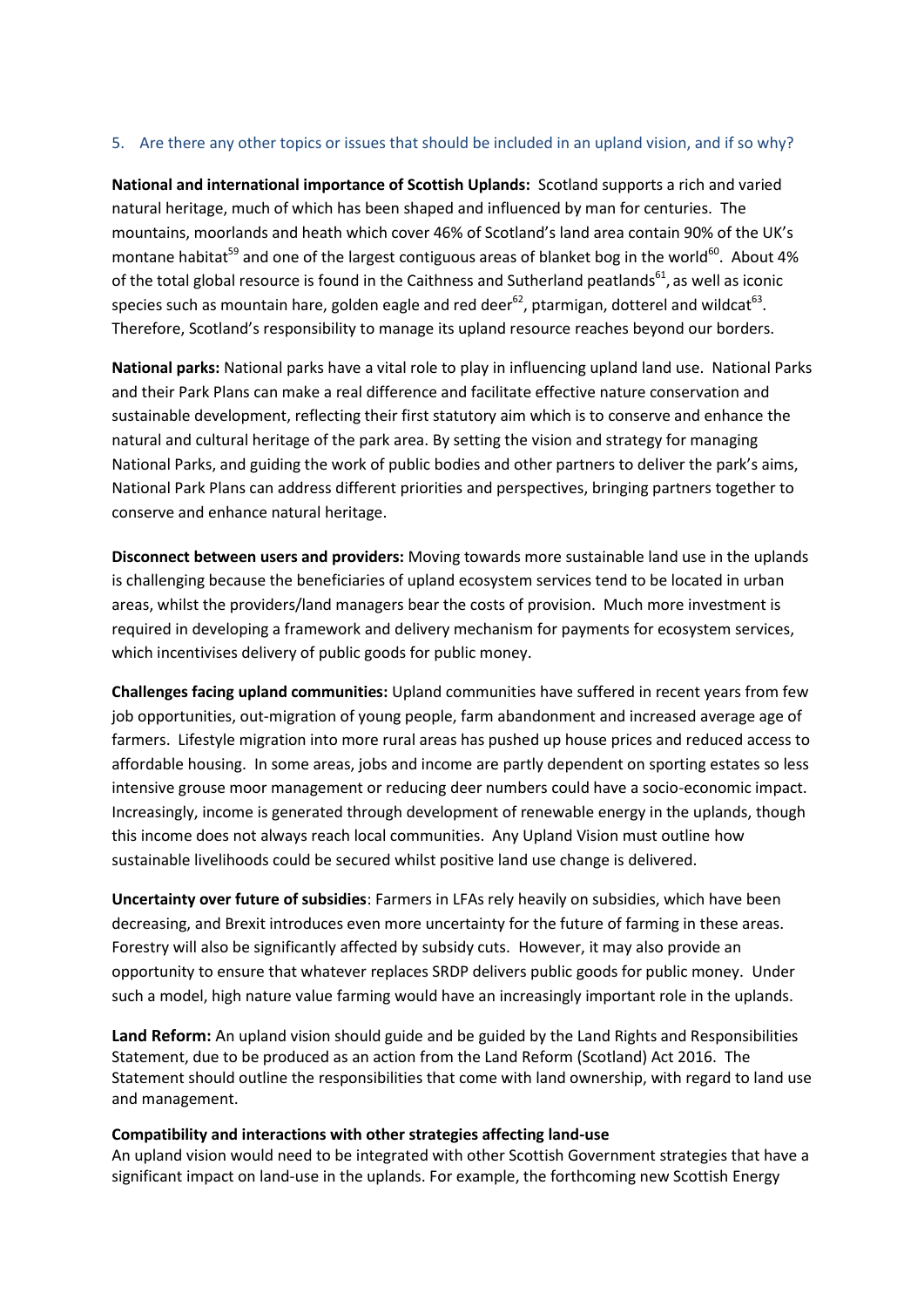Strategy is likely to set out ambitions for increased deployment of onshore wind, which will have significant potential impacts on land-use planning, biodiversity and other ecosystem services in the uplands.

# 6. Are there any topics or issues that should be excluded from an upland vision, and if so why?

Upland land management involves a unique set of challenges and tradeoffs which are not addressed collectively in any one policy or strategy. Therefore, the vision must focus on addressing and setting out what we want from and for our Scottish uplands in the shorter and longer term and some solutions or options to overcome the key issues. The process must not be sidetracked by individual interests.

## **How should the vision be developed?**

7. Which stakeholders do you think it would be particularly important to involve, and how? Would particular approaches be needed, for example, to reach particular groups?

Land owning and managing groups, local communities and communities of interest are an obvious place to start. However, it will be important to engage outside of the "usual suspects". Cultural and historical interests should also be involved and it will be important to engage the public of the central belt.

8. What are your views on the process that might be needed to bring together the key interests and develop a shared vision?

Issues and interest groups may vary from region to region so we suggest a dispersed consultation process which gives different stakeholders the opportunity to come together and discuss issues locally.

9. Who would be best placed to lead this process?

Given the challenging nature of gaining consensus on upland issues, the process must be facilitated or led by a neutral group/body, which will not stand to make a personal loss or gain from potential outcomes.

# 10. What form should a vision for the uplands take (visual or descriptive, maps, diagrams or text)?

We would suggest that a range of outputs should be generated to engage a range of audiences in the production of a vision. All available media should be used to draw out issues. The vision should then be embedded within and delivered through development and delivery of regional land use frameworks.

## 11. Do you have any other comments or suggestions?

Although we ultimately need a strategic vision for all our land – upland, lowland, rural and urban – we consider there is a specific set of challenges and opportunities regarding the uplands that would merit a more strategic approach to land use and management there. We would therefore like to see Scottish Government commit fully to development of an upland vision as a result of this scoping exercise. This is even more pertinent now because an exit from the EU means that the subsidies essential for maintaining incomes in rural areas will change. A strategic Vision for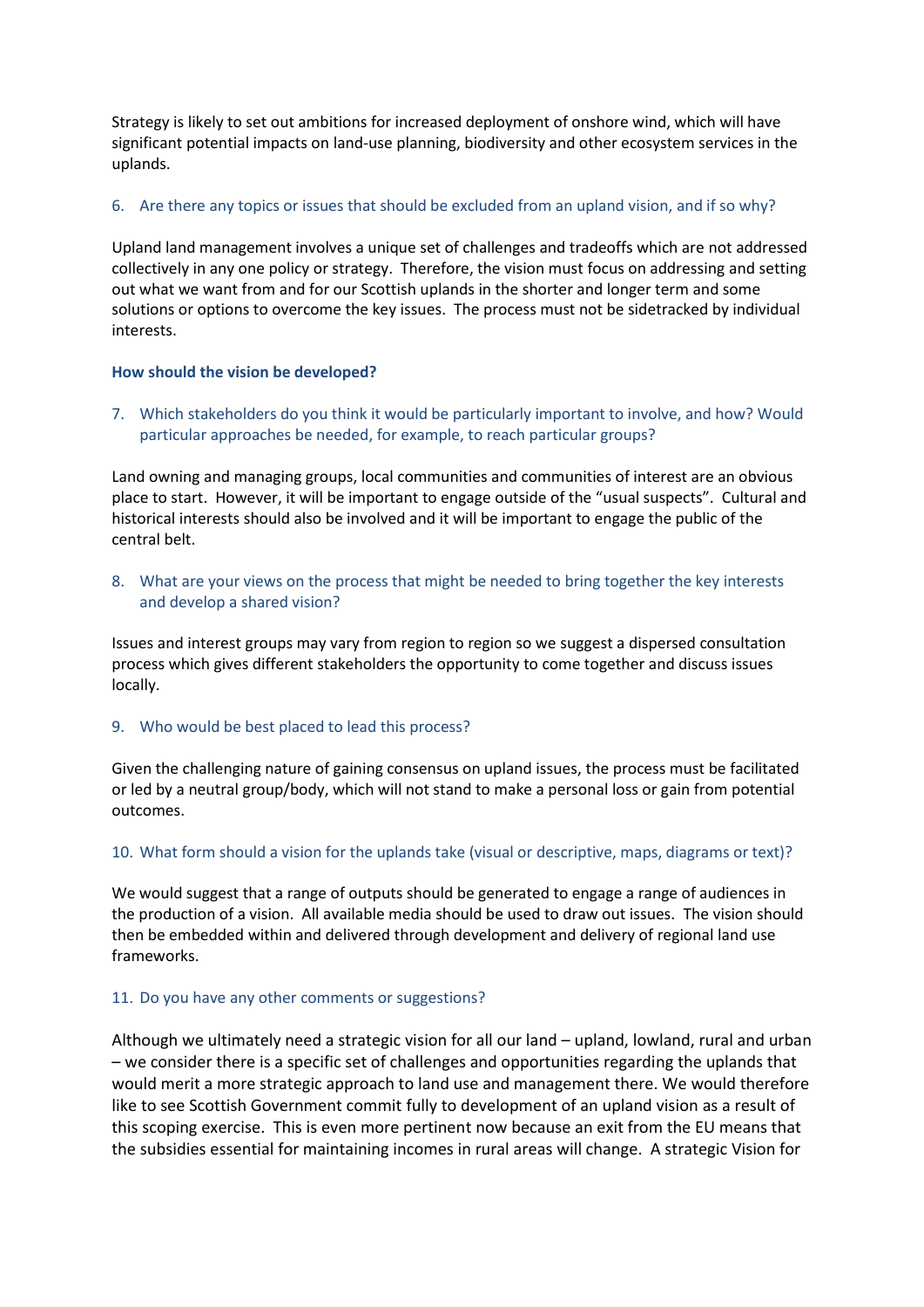the Uplands will enable us better identify land uses and management practices which will future-proof our uplands and better focus which ever form of subsidies come next.

#### **References**

**.** 

<sup>1</sup> Ratcliffe, D.A. & Thompson, D.B.A. (1988) The British uplands: their ecological character and international significance. In: Ecological Change in the Uplands (M B Usher and DBA Thompson, eds), pp 9-36. Blackwell Scientific Publications, Oxford.  $^2$  Reed, M.S, Bonn, A., Slee, N., Beharry-Borg, N., Birch, J., Brown, I., Burt, T.P., Chapman, D., Chapman, P.J., Clay, G.D.,

Cornell, S.J., Fraser, E.D.G., Glass, J.H., Holden, J., Hodgson, J.A., Hubacek, K., Irvine, B., Jin, N., Kirkby, M.J., Kunin, W.E., Moore, O., Moseley, D., Prell, C., Price, M.F, Quinn, C.H., Redpath, S., Reid, C., Stagl, S., Stringer, L.C., Termansen, M., Thorp, S., Towers, W. & Worrall, F. (2009). The future of the uplands. Land Use Policy 26S, S204-S216.

<sup>3</sup> Norton, L.R., Murphy, J., Reynolds, B., Marks, S. & Mackey, E.C. (2009). Countryside Survey: Scotland Results from 2007. NERC/Centre for Ecology & Hydrology, The Scottish Government, Scottish Natural Heritage, 83pp. (CEH Project Number: C03259).

<sup>4</sup> UK NEA (2011). The UK National Ecosystem Assessment. UNEP-WCMC, Cambridge[. http://uknea.unep](http://uknea.unep-wcmc.org/Resources/tabid/82/Default.aspx)[wcmc.org/Resources/tabid/82/Default.aspx](http://uknea.unep-wcmc.org/Resources/tabid/82/Default.aspx)

5 Bain, C.G., *et al.* (2011) *IUCN UK Commission of Inquiry on Peatlands.* IUCN UK Peatland Programme, Edinburgh. [http://www.iucn-uk-peatlandprogramme.org/sites/www.iucn-uk-](http://www.iucn-uk-peatlandprogramme.org/sites/www.iucn-uk-peatlandprogramme.org/files/IUCN%20UK%20Commission%20of%20Inquiry%20on%20Peatlands%20Full%20Report%20spv%20web_1.pdf)

[peatlandprogramme.org/files/IUCN%20UK%20Commission%20of%20Inquiry%20on%20Peatlands%20Full%20Report%20sp](http://www.iucn-uk-peatlandprogramme.org/sites/www.iucn-uk-peatlandprogramme.org/files/IUCN%20UK%20Commission%20of%20Inquiry%20on%20Peatlands%20Full%20Report%20spv%20web_1.pdf)

<u>[v%20web\\_1.pdf](http://www.iucn-uk-peatlandprogramme.org/sites/www.iucn-uk-peatlandprogramme.org/files/IUCN%20UK%20Commission%20of%20Inquiry%20on%20Peatlands%20Full%20Report%20spv%20web_1.pdf)</u><br><sup>6</sup> RSPB (2006). The uplands. Time to change? RSPB, Bedforshire. <u>http://www.rspb.org.uk/Images/uplands\_tcm9-</u>  $\frac{166286. \text{pdf}}{7 \cdot \text{height}}$ 

Bain, C.G., *et al.* (2011) *IUCN UK Commission of Inquiry on Peatlands.* IUCN UK Peatland Programme, Edinburgh. [http://www.iucn-uk-peatlandprogramme.org/sites/www.iucn-uk-](http://www.iucn-uk-peatlandprogramme.org/sites/www.iucn-uk-peatlandprogramme.org/files/IUCN%20UK%20Commission%20of%20Inquiry%20on%20Peatlands%20Full%20Report%20spv%20web_1.pdf)

[peatlandprogramme.org/files/IUCN%20UK%20Commission%20of%20Inquiry%20on%20Peatlands%20Full%20Report%20sp](http://www.iucn-uk-peatlandprogramme.org/sites/www.iucn-uk-peatlandprogramme.org/files/IUCN%20UK%20Commission%20of%20Inquiry%20on%20Peatlands%20Full%20Report%20spv%20web_1.pdf) [v%20web\\_1.pdf](http://www.iucn-uk-peatlandprogramme.org/sites/www.iucn-uk-peatlandprogramme.org/files/IUCN%20UK%20Commission%20of%20Inquiry%20on%20Peatlands%20Full%20Report%20spv%20web_1.pdf)

8 Scottish Natural Heritage (2016). Protected Nature Sites. http://www.environment.scotland.gov.uk/getinteractive/data/protected-nature-sites/ last accessed October 2016.

9 Bain, C.G., *et al.* (2011) *IUCN UK Commission of Inquiry on Peatlands.* IUCN UK Peatland Programme, Edinburgh. [http://www.iucn-uk-peatlandprogramme.org/sites/www.iucn-uk-](http://www.iucn-uk-peatlandprogramme.org/sites/www.iucn-uk-peatlandprogramme.org/files/IUCN%20UK%20Commission%20of%20Inquiry%20on%20Peatlands%20Full%20Report%20spv%20web_1.pdf)

[peatlandprogramme.org/files/IUCN%20UK%20Commission%20of%20Inquiry%20on%20Peatlands%20Full%20Report%20sp](http://www.iucn-uk-peatlandprogramme.org/sites/www.iucn-uk-peatlandprogramme.org/files/IUCN%20UK%20Commission%20of%20Inquiry%20on%20Peatlands%20Full%20Report%20spv%20web_1.pdf) [v%20web\\_1.pdf](http://www.iucn-uk-peatlandprogramme.org/sites/www.iucn-uk-peatlandprogramme.org/files/IUCN%20UK%20Commission%20of%20Inquiry%20on%20Peatlands%20Full%20Report%20spv%20web_1.pdf)

10 Frank Knight (2014). The Rural Report. Summer 2014.

<http://content.knightfrank.com/research/98/documents/en/summer-2014-2307.pdf>

<sup>11</sup> Tingay, R.E. (2015). *Natural Injustice – Paper I: A review of the enforcement of wildlife protection legislation in Scotland*. Scottish Environment LINK, Perth, Scotland[. http://www.scotlink.org/wp/files/documents/Natural-Injustice-paper1-](http://www.scotlink.org/wp/files/documents/Natural-Injustice-paper1-FINAL.pdf) [FINAL.pdf](http://www.scotlink.org/wp/files/documents/Natural-Injustice-paper1-FINAL.pdf)

 $^{12}$  RSPB Scotland (2013). The Illegal Killing of Birds of Prey in Scotland in 2012. RSPB Scotland, Edinburgh.

[https://www.rspb.org.uk/Images/illegal-killing\\_tcm9-411686.pdf](https://www.rspb.org.uk/Images/illegal-killing_tcm9-411686.pdf)

<sup>13</sup>. Whitfield, D. P., Fielding, A. H., McLeod, D. R. A. & Haworth, P. F. (2004a). Modelling the effectd of persecution on the population dynamics of golden eagles in Scotland. *Biological Conservation* **119**: 319-333.

<sup>14</sup> Whitfield, D. P., et al. (2007). Factors constraining the distribution of Golden Eagles Aquila chrysaetos in Scotland. Bird Study 54: 199-211.

15Whitfield, D. P., Fielding, A. H., McLeod, D. R. A. and Haworth, P. F. (2008a). A conservation framework for golden eagles: implications for their conservation and management in Scotland. 163 pp. Scottish Natural Heritage, Edinburgh.

<sup>16</sup> Etheridge, B., Summers, R. W. & Green, R. E. (1997). The effects of illegal killing and destruction of nests by humans on the population dynamics of the hen harrier Circus cyaneus in Scotland. Journal of Applied Ecology 34: 1081-1105.

<sup>17</sup> Green, R. E. & Etheridge, B. (1999). Breeding success of the hen harrier Circus cyaneus in relation to the distribution of grouse moors and the red fox Vulpes vulpes. Journal of Applied Ecology 36: 472-483.

 $18$  Whitfield, D. P., Fielding, A. H. & Whitehead, S. (2008b). Long-term increase in the fecundity of hen harriers in Wales is explained by reduced human interference and warmer weather. Animal Conservation 11: 144-152.

 $19$  Redpath, S., et al. (2010). People and nature in conflict: can we reconcile hen harrier conservation and game management? In: Baxter, J. M. and Galbraith, C. A. (eds.), Species Management: Challenges and solutions for the 21st Century., 335-350. pp. Scottsih Natural Heritage, Edinburgh

<sup>20</sup> Fielding, A., et al. (2011). A Conservation Framework for Hen Harriers in the United Kingdom. 90 pp. JNCC, Peterborough. 21 Amar, A., et al. (2012). Linking nest histories, remotely sensed land use data and wildlife crime records to explore the

impact of grouse moor management on peregrine falcon populations. *Biological Conservation* **145**: 86-94.

22 Smart, J., et al. (2010). Illegal killing slows population recovery of a re-introduced raptor of high conservation concern -The red kite *Milvus milvus*. *Biological Conservation* **143**: 1278-1286.

<sup>23</sup> Sansom, A., Etheridge, B., Smart, J. and Roos, S. *In press*. Population modelling of North Scotland red kites in relation to the cumulative impacts of wildlife crime and wind farm mortality. 42 pp. Edinburgh, UK.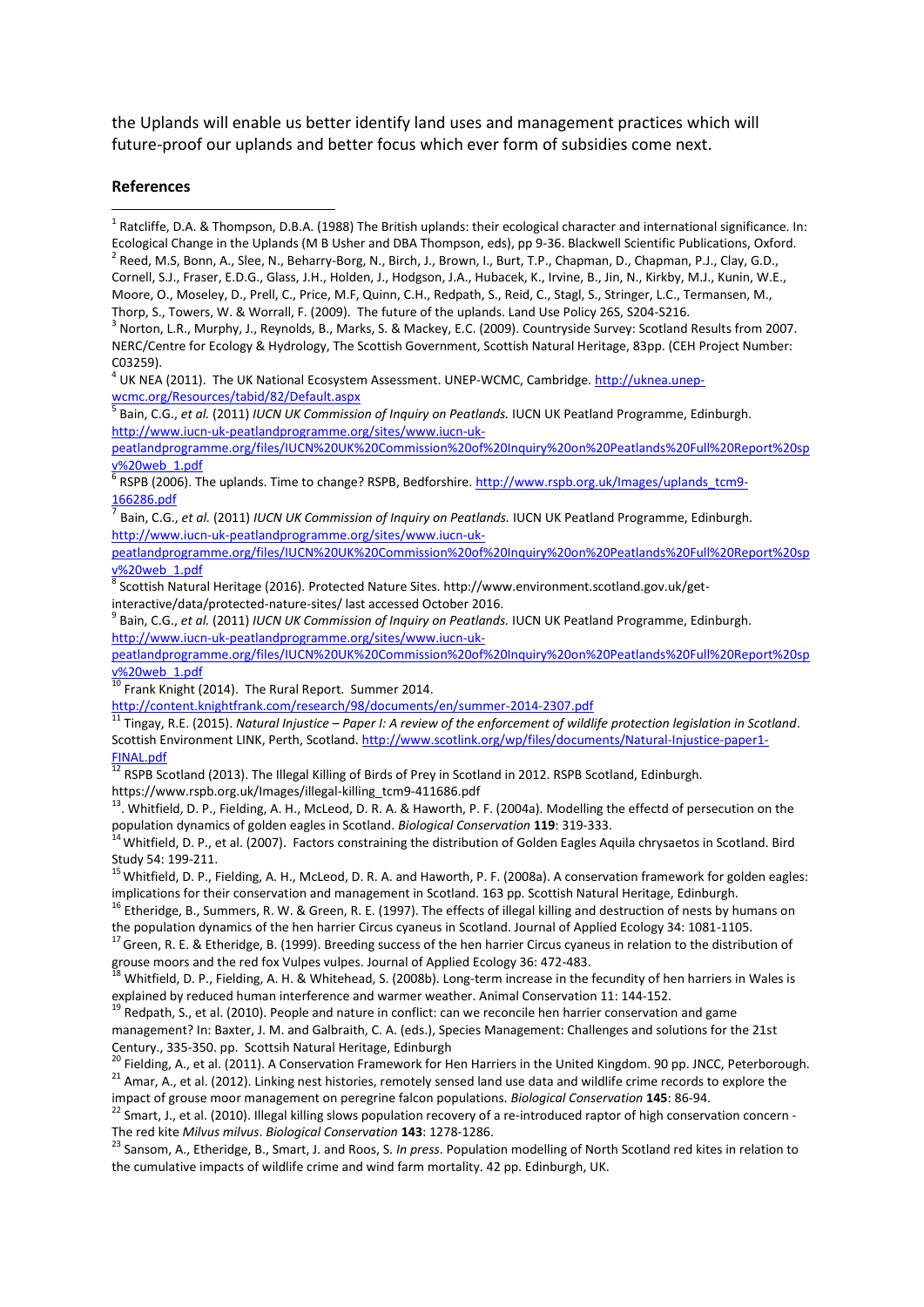<sup>27</sup> Brown, L.E., Holden, J. & Palmer, S.M., 2014. Effects of Moorland Burning on the Ecohydrology of River basins. Key findings from the EMBER project. University of Leeds

<sup>28</sup> RSPB Scotland (2016). Pressures affecting conservation status of designated features in Scotland: Impacts, policy context.

[https://www.rspb.org.uk/Images/Pressures%20affecting%20conservation%20status%20of%20designated%20natural%20f](https://www.rspb.org.uk/Images/Pressures%20affecting%20conservation%20status%20of%20designated%20natural%20features%20in%20Scotland_tcm9-419296.pdf) [eatures%20in%20Scotland\\_tcm9-419296.pdf](https://www.rspb.org.uk/Images/Pressures%20affecting%20conservation%20status%20of%20designated%20natural%20features%20in%20Scotland_tcm9-419296.pdf)

<sup>29</sup> SNH (2015). A review of sustainable moorland management: Report to the Scientific Advisory Committee of Scottish Natural Heritage.<http://www.snh.gov.uk/docs/A1765931.pdf>

<sup>30</sup> Scottish Government (2011). The Muirburn Code. Scottish Government, Edinburgh <http://www.gov.scot/Resource/Doc/355582/0120117.pdf>

1

31 RSPB Scotland (2016). Pressures affecting conservation status of designated features in Scotland: Impacts, policy context.

[https://www.rspb.org.uk/Images/Pressures%20affecting%20conservation%20status%20of%20designated%20natural%20f](https://www.rspb.org.uk/Images/Pressures%20affecting%20conservation%20status%20of%20designated%20natural%20features%20in%20Scotland_tcm9-419296.pdf) [eatures%20in%20Scotland\\_tcm9-419296.pdf](https://www.rspb.org.uk/Images/Pressures%20affecting%20conservation%20status%20of%20designated%20natural%20features%20in%20Scotland_tcm9-419296.pdf)

 $32$  Scottish Government (2011). The Muirburn Code. Scottish Government, Edinburgh, UK <http://www.gov.scot/Resource/Doc/355582/0120117.pdf>

<sup>33</sup> Douglas, D.J.T., Bellamy, P.E., Stephen, L.S., Pearce-Higgins, J.W., Wilson, J.D. & Grant, M.C. (2014). Upland land use predicts population decline in a globally near-threatened wader. *Journal of Applied Ecology*, **51**: 194-203.

<sup>34</sup> Laurenson, M.K., Norman, R.A., Gilbert, L., Reid, H.W & Hudson, P.J. (2003). Identifying disease reservoirs in complex systems: mountain hares as reservoirs of ticks and louping-ill virus, pathogens of red grouse. Journal of Animal Ecology 72: 177-18[5 http://onlinelibrary.wiley.com/doi/10.1046/j.1365-2656.2003.00688.x/epdf](http://onlinelibrary.wiley.com/doi/10.1046/j.1365-2656.2003.00688.x/epdf)

<sup>35</sup> GWCT (2016) FAQS: Red grouse: Are acaricidal leg bands available commercially? <https://www.gwct.org.uk/advisory/faqs/red-grouse/#faq-5>

<sup>36</sup> Stewart, A.J.A., & Lance, A.N. (1991). Effects of Moor-Draining on the Hydrology and Vegetation of Northern Pennine

Blanket Bog. Journal of Applied Ecology 28(3), pp. 1105-1117<br><sup>37</sup> Stewart, A.J.A., & Lance, A.N. (1991). Effects of Moor-Draining on the Hydrology and Vegetation of Northern Pennine Blanket Bog. Journal of Applied Ecology 28(3), pp. 1105-1117

38 Lindsay, R. (2014). Impacts of drainage on peatlands. IUCN UK Committee Peatland Programme Briefing No. 3. IUCN Peatland Programme. IUCN UK [http://www.iucn-uk-peatlandprogramme.org/sites/www.iucn-uk-](http://www.iucn-uk-peatlandprogramme.org/sites/www.iucn-uk-peatlandprogramme.org/files/3%20Drainage%20final%20-%205th%20November%202014.pdf)

[peatlandprogramme.org/files/3%20Drainage%20final%20-%205th%20November%202014.pdf](http://www.iucn-uk-peatlandprogramme.org/sites/www.iucn-uk-peatlandprogramme.org/files/3%20Drainage%20final%20-%205th%20November%202014.pdf)

<sup>39</sup> Holden, J. and Chapman, P.J. and Labadz, J.C. (2004) Artificial drainage of peatlands: hydrological and hydrochemical process and wetland restoration. Progress in Physical Geography, 28 (1). pp. 95-123.

<sup>40</sup> Putman, R. (2012). Scoping the economic benefits and costs of wild deer and their management in Scotland. *Scottish Natural Heritage Commissioned Report No. 526* [http://www.snh.org.uk/pdfs/publications/commissioned\\_reports/526.pdf](http://www.snh.org.uk/pdfs/publications/commissioned_reports/526.pdf) <sup>41</sup> RSPB (2016). The RSPB's 2050 energy vision: Meeting the UK's climate targets in harmony with nature. RSPB,

Bedfordshire[. http://www.rspb.org.uk/Images/energy\\_vision\\_summary\\_report\\_tcm9-419580.pdf](http://www.rspb.org.uk/Images/energy_vision_summary_report_tcm9-419580.pdf)

 $42$  Scottish Government (2015). Routemap for Renewable Energy in Scotland – Update. Scottish Government, Edinburgh. <http://www.gov.scot/Resource/0048/00485407.pdf>

43 Scottish Government (2006). Scottish Forestry Strategy. Scottish Government. Edinburgh.

<http://scotland.forestry.gov.uk/images/corporate/pdf/scottish-forestry-strategy-2006.pdf>

<sup>44</sup> Wilson et al. (2014) Modelling edge effects of mature forest plantations on peatland waders informs landscape scale conservation. J. Appl. Ecol., 51, 204-213

45 Poshlod, P., Baumann, A. and Karlik, P. (2009). Origin and development of grasslands in Central Europe. Grassland in Europe, pp15-25[. http://booksandjournals.brillonline.com/content/books/b9789004278103s003](http://booksandjournals.brillonline.com/content/books/b9789004278103s003)

<sup>46</sup> Hansson, M. and Håkan, F. (2000). Management of semi-natural grassland; results from a 15 year old experiment in southern Sweden. Journal of Vegetation Science 11: 31-38.

<sup>47</sup> Milligan*,* G., Rose, R. J. and Marrs, R.H. (2015).Winners and losers in a long-term study of vegetation change at MoorHouse NNR: Effects of sheep-grazing and its removal on British upland vegetation. Ecological Indicators, in press. [http://ac.els-cdn.com/S1470160X15006044/1-s2.0-S1470160X15006044-main.pdf?\\_tid=e94fc3a8-ed26-11e5-a441-](http://ac.els-cdn.com/S1470160X15006044/1-s2.0-S1470160X15006044-main.pdf?_tid=e94fc3a8-ed26-11e5-a441-00000aab0f6b&acdnat=1458318888_decf493579cabcb5d0df7719dfcbe4f1) [00000aab0f6b&acdnat=1458318888\\_decf493579cabcb5d0df7719dfcbe4f1](http://ac.els-cdn.com/S1470160X15006044/1-s2.0-S1470160X15006044-main.pdf?_tid=e94fc3a8-ed26-11e5-a441-00000aab0f6b&acdnat=1458318888_decf493579cabcb5d0df7719dfcbe4f1)

<sup>48</sup> Milligan*,* G., Rose, R. J. and Marrs, R.H. (2015).Winners and losers in a long-term study of vegetation change at MoorHouse NNR: Effects of sheep-grazing and its removal on British upland vegetation. Ecological Indicators, in press. [http://ac.els-cdn.com/S1470160X15006044/1-s2.0-S1470160X15006044-main.pdf?\\_tid=e94fc3a8-ed26-11e5-a441-](http://ac.els-cdn.com/S1470160X15006044/1-s2.0-S1470160X15006044-main.pdf?_tid=e94fc3a8-ed26-11e5-a441-00000aab0f6b&acdnat=1458318888_decf493579cabcb5d0df7719dfcbe4f1) [00000aab0f6b&acdnat=1458318888\\_decf493579cabcb5d0df7719dfcbe4f1](http://ac.els-cdn.com/S1470160X15006044/1-s2.0-S1470160X15006044-main.pdf?_tid=e94fc3a8-ed26-11e5-a441-00000aab0f6b&acdnat=1458318888_decf493579cabcb5d0df7719dfcbe4f1)

<sup>&</sup>lt;sup>24</sup> SNH (2015). A review of sustainable moorland management: Report to the Scientific Advisory Committee of Scottish Natural Heritage.<http://www.snh.gov.uk/docs/A1765931.pdf>

<sup>&</sup>lt;sup>25</sup> Cawson, J.G., Sheridan, G.J., Smith, H.G. and Lane, P.N.J (2012) Surface runoff and erosion after prescribed burning and the effect of different fire regimes in forests and shrublands: a review. International Journal of Wildland Fire, 21, 857-872. <sup>26</sup> Yallop, A. R. and Clutterbuck, B. (2009). Land management as a factor controlling dissolved organic carbon release from

upland peat soils 1: Spatial variation in DOC productivity. Science of the Total Environment 407: 3803-3813.